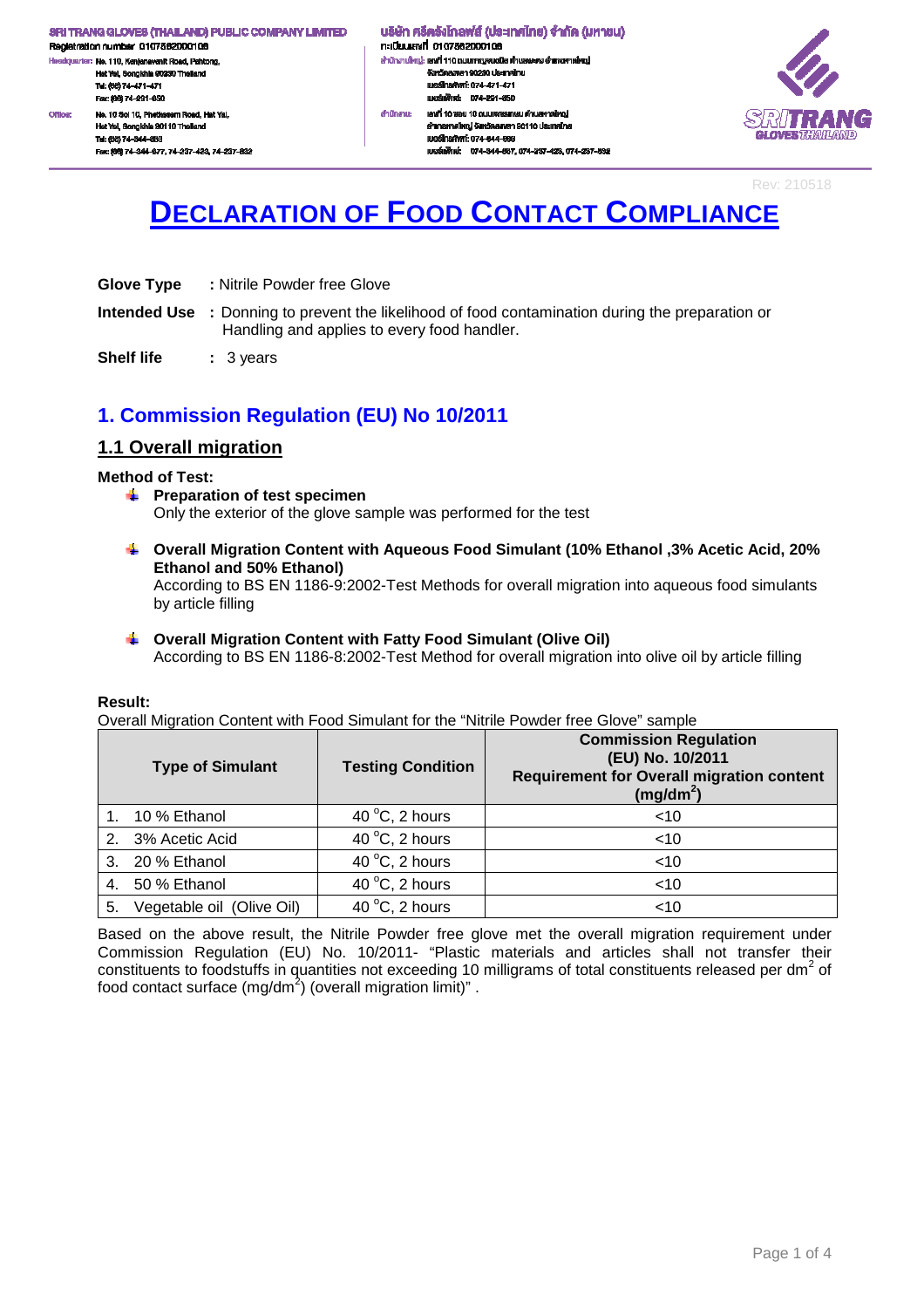้นธิษัท ศรีตรังโทลฟส์ (ประเทศไทย) จำกัด (มหาชน) n: เมียนเลงที่ 0107562000106 สำนักงานใหญ่: เสงที่ 110 ถนนกาญจนอนิช ด้านสพะดง อำเภอคาดใหญ่ งังหวัดสงพลา 90230 ประเทศไทย<br>เบอร์โทรศัพท์: 074-471-471 เนอร์เฟ็กล่ะ 074-291-650 เลฟที่ 10 ซอย 10 ถนนเพชรเกษม ดำนลหาดใหญ่ ahūninu: อำเภอหาคใหญ่ จังหวัดสมุขยา 90110 ประเทศไทย IUDS TrishWrf: 074-344-003 เบอร์แพ็กซ์: 074-344-667, 074-237-423, 074-237-632



Rev: 210518

## **1.2 Heavy metal in glove**(cont'd)

#### **Method of Test:**

Hat Yai, Songkhia 90110 Thailar

Fec: (66) 74-344-677, 74-237-423, 74-237-832

Tel: (66) 74-344-663

#### **Specific Migration of Heavy Metals**

The sample was filled with the simulations at  $40^{\circ}$ C for 2 hours as according to BS EN 1186-9:2002 and BS EN 13130-1:2004 as reference. The simulants were then analysed by inductively Coupled Plasma-Mass Spectrometry (ICP-MS).

#### **Result:**

Office:

Specific Migration of Heavy Metals (in 3% Acetic Acid) for the "Nitrile Powder free Glove" Sample

| <b>Test</b>      | <b>Testing</b><br><b>Condition</b> | <b>Detection</b><br>Limit (mg/kg) | <b>Commission Regulation</b><br>(EU) No. 10/2011<br><b>Requirement for Specific Migration</b><br>Limit (mg/kg)* |
|------------------|------------------------------------|-----------------------------------|-----------------------------------------------------------------------------------------------------------------|
| 1. Barium, Ba    | 40 $\mathrm{^{\circ}C}$ , 2 hours  | 0.1                               | <1                                                                                                              |
| 2. Cobalt, Co    | 40 $\degree$ C, 2 hours            | 0.05                              | < 0.05                                                                                                          |
| 3. Copper, Cu    | 40 $\degree$ C, 2 hours            | 0.1                               | <5                                                                                                              |
| 4. Iron, Fe      | 40 $\degree$ C, 2 hours            | 0.1                               | <48                                                                                                             |
| 5. Lithium. Li   | 40 $\degree$ C, 2 hours            | 0.1                               | 0.6                                                                                                             |
| 6. Manganese, Mn | 40 $\degree$ C, 2 hours            | 0.1                               | < 0.6                                                                                                           |
| 7. Zinc, Zn      | 40 $\degree$ C, 2 hours            | 0.1                               | $25$                                                                                                            |

Based on the above results, the "Nitrile Powder free Glove" sample met the specific migration of Heavy Metals requirements for the above tests under Commission Regulation (EU) No 10/2011.

**Reference Report** : Test Report No. 7191156231-CHM17-04-TSL, 7191155173-CHM17-04-TSL **Test carried out at** : TUV SUD PSB Pte.Ltd., Singapore

Best Regards,

continu.

Ms. Vanlinee Laohachaiyakul Product Manager

Approved By:

asna

Ms. Rosna Yensuk Laboratory manager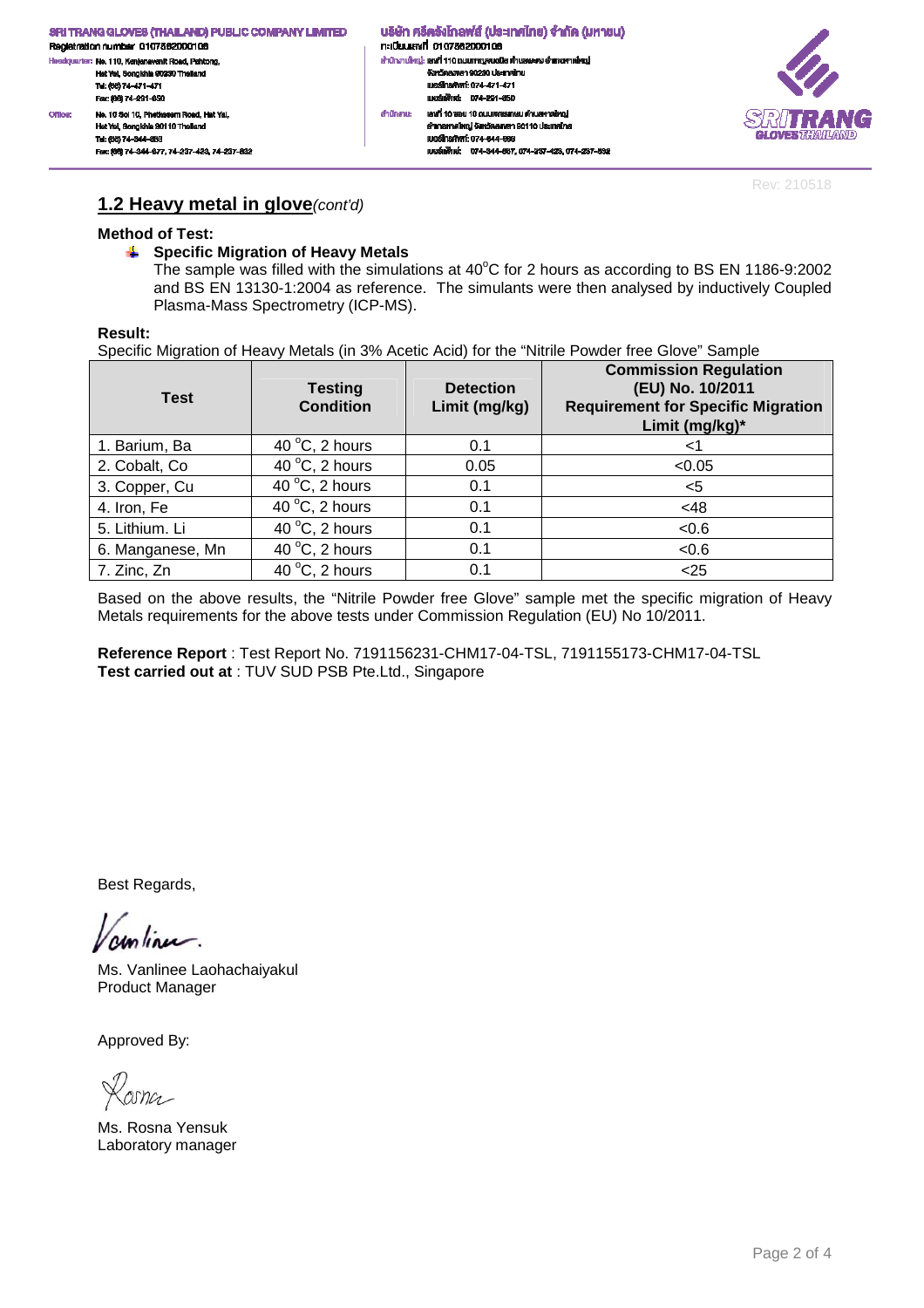- .<br>ciquarter: No. 110, Kanjanavanit Road, Pahtong, .<br>He Hat Yai, Songkhla 90230 Thailand Tel: (66) 74-471-471 Fex: (66) 74-291-650 No. 10 Soi 10, Phetkasem Road, Hat Yal, Office: Hat Yai, Songkhia 90110 Thailand Tel: (66) 74-344-663 Fec: (66) 74-344-677, 74-237-423, 74-237-832
- ้ บริษัท ศรีตรังโทลฟส์ (ประเทศไทย) จำกัด (มหาชน) n: เมียนเลงที่ 0107562000106 สำนักงานใหญ่: เสงที่ 110 ถนนกาญจนอนิช ด้านสพะดง อำเภอคาดใหญ่ งังหวัดสงหลา 90230 ประเทศไทย<br>เบอร์โทรศัพท์: 074-471-471 เมอร์เพ็กล่ะ 074-201-650 เลฟที่ 10 ซอย 10 ถนนเพชรเกษม ดำนลหาดใหญ่ ahūninu: อำเภอหาคใหญ่ จังหวัดสงขลา 90110 ประเทศไทย IUDS TrishWrf: 074-344-003 เนอร์เพ็กซ์: 074-344-667, 074-237-423, 074-237-632



Rev: 210518

# **2. Japan Food Sanitation Law (JFSL) 370 and its amendments**

Sample Description : Nitrile Powder free Glove

| Test Parameter | <b>Conclusion</b>                                       |             |
|----------------|---------------------------------------------------------|-------------|
|                | 1. Lead (Total)                                         | <b>PASS</b> |
|                | 2. Cadmium (Total)                                      | <b>PASS</b> |
|                | 3. Phenol (Extractable)                                 | <b>PASS</b> |
|                | 4. Extractable Formaldehyde                             | <b>PASS</b> |
| 5.             | Extractable Zinc                                        | <b>PASS</b> |
|                | 6. Heavy Metal (as Lead) in 4% acetic acid extraction   | <b>PASS</b> |
|                | 7. Residue after Evaporation Test (Water & 20% ethanol) | <b>PASS</b> |
| 8.             | Residue after Evaporation Test (4% acetic acid)         | <b>PASS</b> |
|                | 9. Migration of color Extraction (Water & 20% ethanol)  | <b>PASS</b> |
|                | 10. 2-Mercaptoimidazoline Content                       | <b>PASS</b> |

#### **Test Requested**

Japan Ministry of Health and Welfare Notification No. 370 and amendments Part III Section D for the compliance of the provisions of paragraph 1 of Articles 7 and Articles 10 of Japan Food Sanitation Law (Law No.233)

#### **MATERIAL TEST**

**Method**: with reference of Section III of Japan Ministry of Health and Welfare Notification No. 370 and amendments.

| <b>Test Items</b>         | <b>Maximum Permissible Limit</b> |
|---------------------------|----------------------------------|
| <b>Total Lead content</b> | $100 \text{ u}g/g$               |
| Total Cadmium content     | $100 \text{ u}g/g$               |
|                           |                                  |

\* ug/g: microgram per gram

#### **ELUTION TEST**

| <b>Test Items</b>     | Leaching<br><b>Condition</b> | Leaching<br><b>Solution</b> | <b>Maximum</b><br><b>Permissible Limit</b> |
|-----------------------|------------------------------|-----------------------------|--------------------------------------------|
| Phenol                | 60 °C, 30 min                | Water                       | $5 \text{ ug/mL}$                          |
| Formaldehyde          | 60 °C, 30 min                | Water                       | Negative                                   |
| <b>Zinc</b>           | 60 °C, 30 min                | 4% acetic acid              | 15 ug/mL                                   |
| Heavy Metal (as Lead) | 60 °C, 30 min                | 4% acetic acid              | 1 $ug/mL$                                  |
| Evaporation residue   | 60 °C, 30 min                | Water                       | 60 ug/mL                                   |
| Evaporation residue   | 60 °C, 30 min                | 4% acetic acid              | 60 ug/mL                                   |
| Evaporation residue   | 60 °C, 30 min                | 20% ethanol                 | 60 ug/mL                                   |

\* ug/mL: microgram per millilitre,

"Negative" mean it's not persence of color migration/ "Positive" mean it's persence of color migration

#### **ELUTION TEST**

| <b>Test Items</b>      | Leaching<br><b>Condition</b> | Leaching<br><b>Solution</b> | <b>Maximum</b><br><b>Permissible Limit</b> |
|------------------------|------------------------------|-----------------------------|--------------------------------------------|
| <b>Color Migration</b> | 60 °C, 30 min                | Water                       | Negative                                   |
| <b>Color Migration</b> | 60 °C, 30 min                | 4% acetic acid              | Negative                                   |
| <b>Color Migration</b> | 60 °C, 30 min                | 20% ethanol                 | Negative                                   |